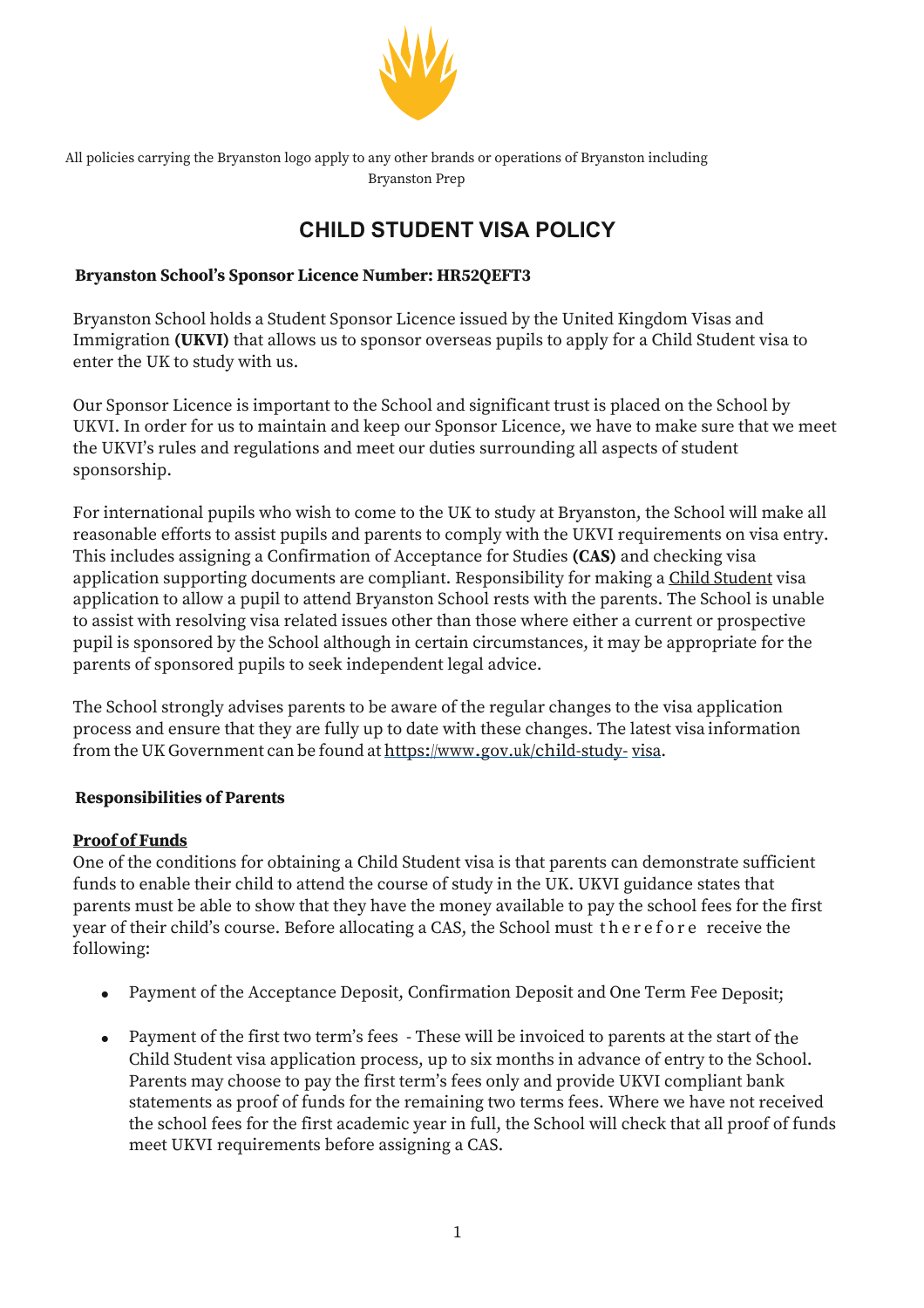

## **Educational Guardians**

Bryanston School welcomes pupils from all over the world and values their contribution to life of the School. As Bryanston is a residential boarding school and to ensure the best possible care for these pupils, it is essential that all parents who are not permanently resident in the UK appoint an educational guardian in the UK. An educational guardian is not a legal guardian. Educational guardians act as the parents' representative in the UK, acting as a point of contact for the School throughout the academic year and are able to act with their full authority in the event of an emergency. Those who undertake this role are providing a generous commitment to the education and well-being of their ward during their UK studies at boarding school.

Guardians should be provided by the pupils own family. The Guardian may be employed through a professional Guardian organisation or may be a nominated friend of the family or another family member or contact.

## The Guardian:

- Should not be a full-time student;
- Must be over the age of 25 years;
- Must live in the UK and should not be required to travel regularly overseas;
- Should be able to correspond with the School in English:
- Should agree and pass the necessary safeguarding checks as required;
- Should be open to annual inspection as required by the Agency or organisation responsible;
- Should not be running a guest house, hotel, commercial enterprise nor offering any other paid accommodation service.

If a family has difficulty in finding a suitable Guardian, the School advises looking on the AEGIS website (www.aegisuk.net). Please note that the School is unable to arrange or recommend Guardians. It is the responsibility of the parent to choose and pay for a Guardian who can fulfil the role to the satisfaction of both the School and the parents. It is the responsibility of the parent to inform the School immediately if the Guardianship arrangements change. If a Guardian is to have more than emergency responsibility, parents and pupils must complete data consent forms to authorise the School to liaise with the Guardian in relation to all matters regarding the pupil.

For international pupils requiring Child Student visa sponsorship, Bryanston School will only assign a CAS once details of a pupil's UK educational guardian have been provided.

#### **Care Arrangements for Pupils during Exeat Weekends/Holiday Periods**

It is the School's responsibility to ensure that suitable care arrangements are in place for all sponsored visa pupils during exeat and holiday periods where the pupil remains in the UK.

Parents/Guardians are required to inform the School of the details of these arrangements including:

- The address(es) where the pupil will be residing;
- Confirmation of the dates the pupil will be in their care;
- Name and DOB of individual responsible for the pupil's care;
- Contact details of the individual responsible for the pupil's care;
- Details on travel from and return to the School.